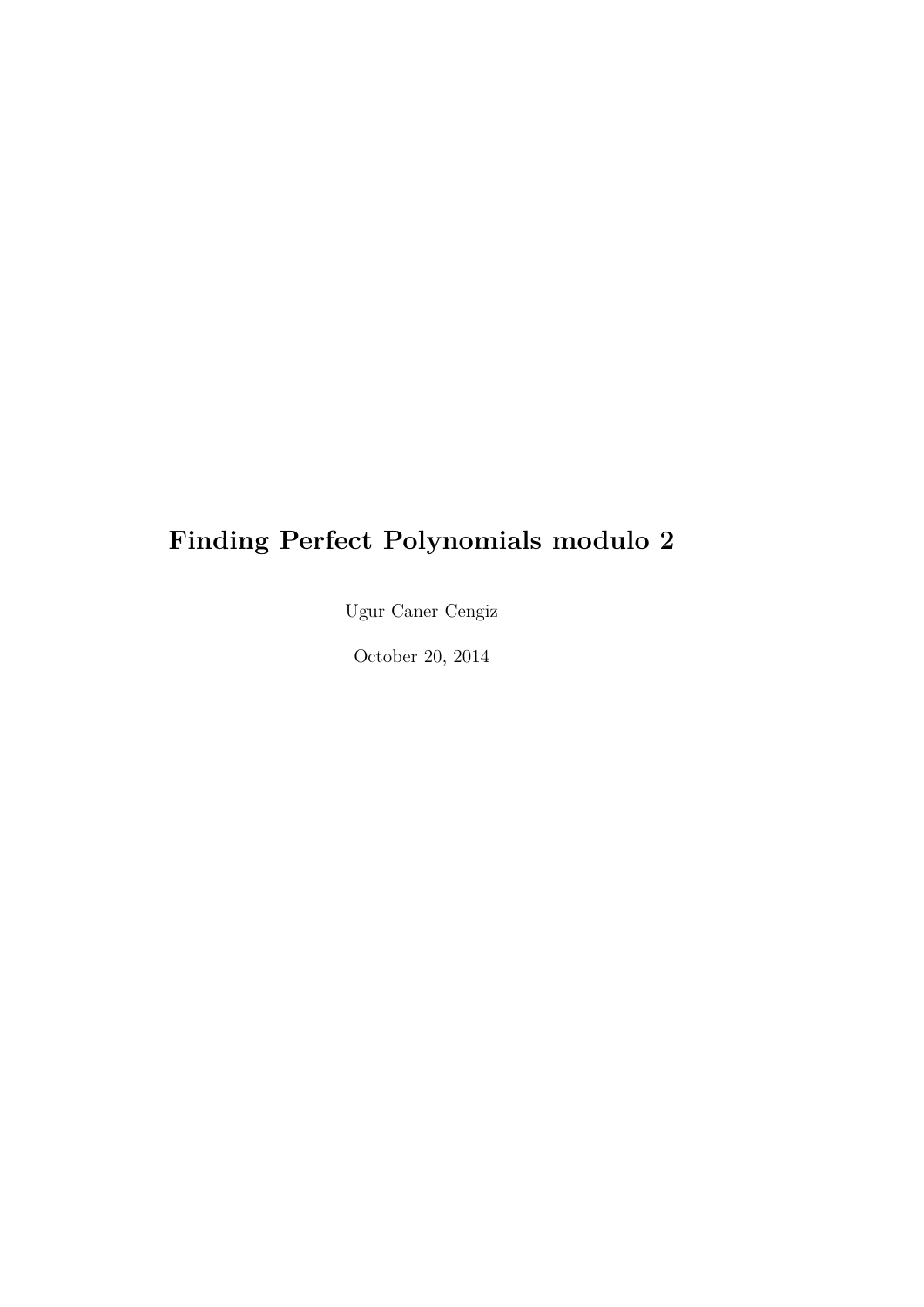## **Contents**

| $\mathbf{1}$ |                     | Perfect Polynomials modulo 2                                                                   | 3              |  |  |
|--------------|---------------------|------------------------------------------------------------------------------------------------|----------------|--|--|
|              | 1.1                 |                                                                                                | 3              |  |  |
|              | 1.2                 |                                                                                                | $\overline{4}$ |  |  |
| $\bf{2}$     |                     | The Programs                                                                                   | 6              |  |  |
|              | 21                  |                                                                                                | 6              |  |  |
|              |                     | A Program for Finding the Sum of Divisors<br>2.1.1                                             | 6              |  |  |
|              |                     | A program for generating polynomials<br>2.1.2                                                  | 8              |  |  |
|              |                     | 2.1.3                                                                                          | 8              |  |  |
|              | 2.2                 |                                                                                                | 10             |  |  |
|              |                     | $Speed \dots \dots \dots \dots \dots \dots \dots \dots \dots \dots \dots \dots \dots$<br>2.2.1 | 10             |  |  |
|              |                     | 2.2.2                                                                                          | 11             |  |  |
|              | 2.3                 |                                                                                                | 13             |  |  |
| 3            |                     | Reflections                                                                                    | 14             |  |  |
|              | List of Figures     |                                                                                                |                |  |  |
|              | <b>Bibliography</b> |                                                                                                |                |  |  |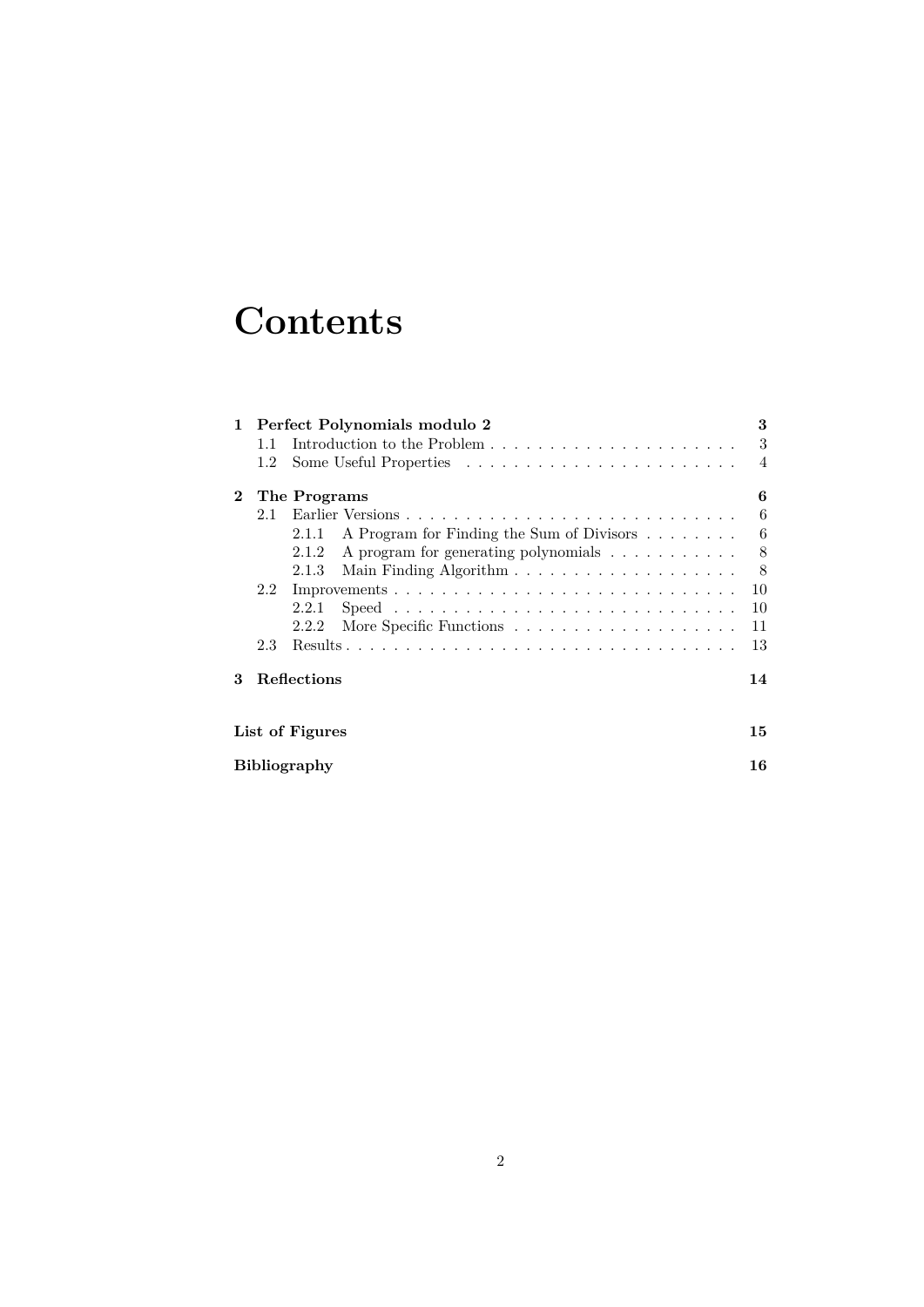## **Chapter 1**

## **Perfect Polynomials modulo 2**

#### **1.1 Introduction to the Problem**

In 1941, E. F. Canaday published a part of his dissertation on perfect polynomials modulo 2. In this paper he regarded a perfect polynomial as a polynomial whose sum of divisors equals itself even though he called them "one-rings" [1]. If we let  $\sigma(A) = \sum$ *D*|*A D*, then A is a perfect polynomial provided that  $\sigma(A) = A$ .

Since the polynomials are mod 2, the coefficients were only able to be 1 or 0.

Canaday has identified an infinite class of perfect polynomials in addition to the 11 polynomials that do not fit in this class. The infinite class can be represented as  $x^{2^n-1}(x+1)^{2^n-1}$  where *n* is a positive integer. The other perfect polynomials Canaday identified are shown in figure 1.1, which uses 'T' as a variable. Throughout the paper variable 'x' will be used instead.

| Degree | <b>Factorization into Irreducibles</b>                    |
|--------|-----------------------------------------------------------|
| 5      | $T(T+1)^2(T^2+T+1)$                                       |
|        | $T^2(T+1)(T^2+T+1)$                                       |
| 11     | $T(T+1)^2(T^2+T+1)^2(T^4+T+1)$                            |
|        | $T^2(T+1)(T^2+T+1)^2(T^4+T+1)$                            |
|        | $T^3(T+1)^4(T^4+T^3+1)$                                   |
|        | $T^4(T+1)^3(T^4+T^3+T^2+T+1)$                             |
| 15     | $T^3(T+1)^6(T^3+T+1)(T^3+T^2+1)$                          |
|        | $T^{6}(T+1)^{3}(T^{3}+T+1)(T^{3}+T^{2}+1)$                |
| 16     | $T^4(T+1)^4(T^4+T^3+1)(T^4+T^3+T^2+T+1)$                  |
| 20     | $T^4(T+1)^6(T^3+T+1)(T^3+T^2+1)(T^4+T^3+T^2+T+1)$         |
|        | $T^{6}(T+1)^{4}(T^{3}+T+1)(T^{3}+T^{2}+1)(T^{4}+T^{3}+1)$ |

Figure 1.1: Canaday's list for perfects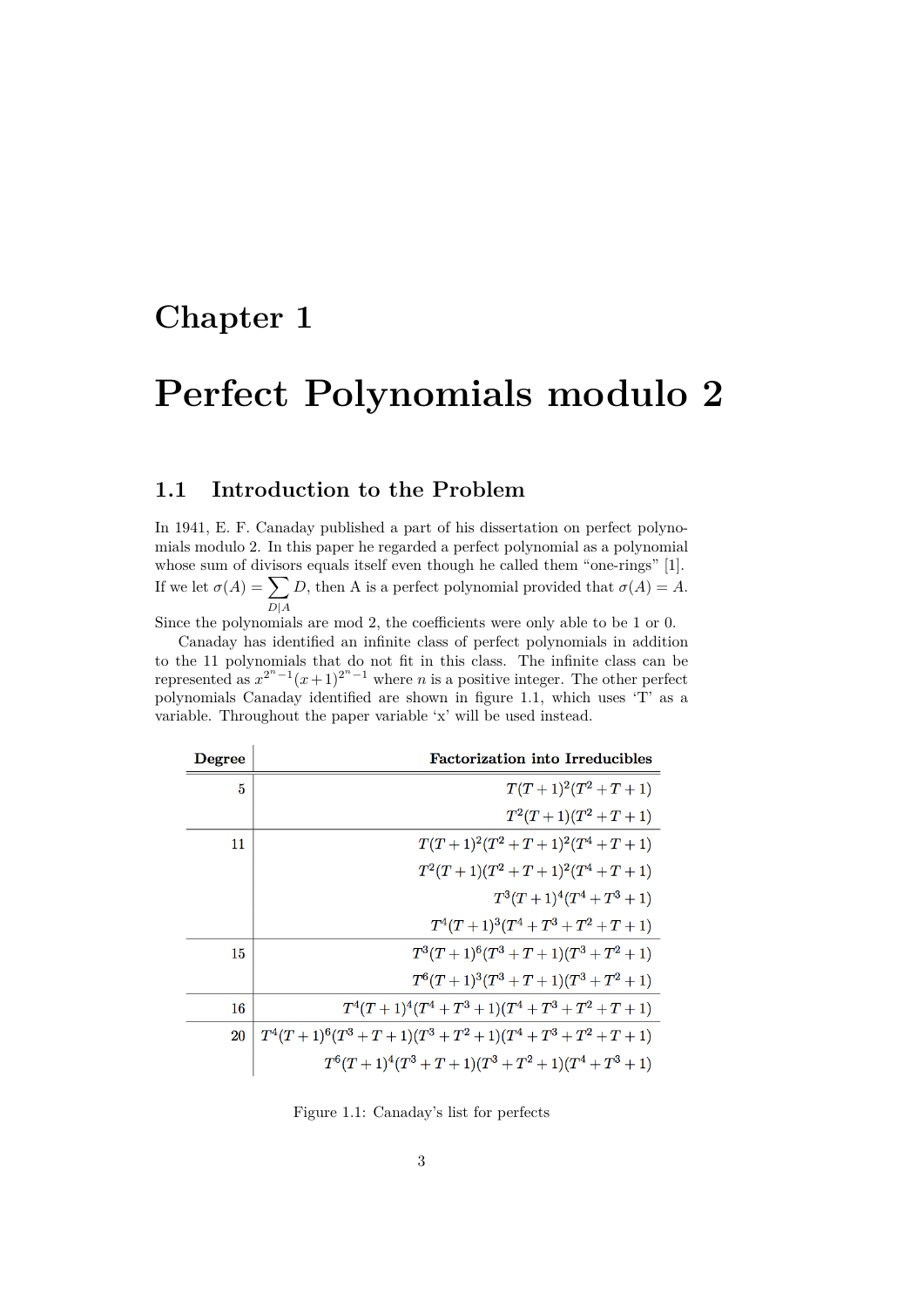Canaday noticed that all of the perfect polynomials he found were divisible by  $x \times (x+1)$ . He suggested that perfect polynomials modulo 2 exist in two forms: the ones that are divisible by  $x \times (x + 1)$  and the ones that are not. Since  $x \times (x+1)$  looked similar to  $n \times (n+1)$ , which would always give an even integer, perfect polynomials divisible by  $x \times (x + 1)$  are called 'even' and the rest is called 'odd'. Even though Canaday did not use the term 'odd' for his one-rings, he proved that any odd perfect polynomial has to be a perfect square [1]. More recent work by Luis Gallardo and Olivier Rahavandrainy proves that an odd perfect polynomial would have at least 5 distinct prime factors [3].

In concurrence with his findings, Canaday conjectured that there are no odd perfect polynomials. He had found some infinite classes of perfects; however, and the highest degree of a perfect polynomial he found was 20. Higher degrees of polynomials are much harder to analyze. Nevertheless, by using computers it is possible to check higher degrees for perfects polynomials. In this report some of these programs will be discussed.

#### **1.2 Some Useful Properties**

An important property of  $\sigma$  function is that it is multiplicative over integers. *Lemma:* If gcd(m,n) = 1, then  $\sigma$ (mn) =  $\sigma$ (m) × $\sigma$ (n).

*Proof.* Every positive integer can be uniquely factored using prime numbers.

Let 
$$
m = (p_1^{\alpha_1} p_2^{\alpha_2} p_3^{\alpha_3} ... p_k^{\alpha_k})
$$
 and similarly  $n = (q_1^{\beta_1} q_2^{\beta_2} q_3^{\beta_3} ... q_l^{\beta_l}).$ 

Therefore, all  $p_i$  and  $q_j$  are distinct since  $(m,n) = 1$ .

$$
mn = (p_1^{\alpha_1} p_2^{\alpha_2} p_3^{\alpha_3} ... p_k^{\alpha_k}) (q_1^{\beta_1} q_2^{\beta_2} q_3^{\beta_3} ... q_l^{\beta_l})
$$
  
Let  $\sigma(m) = (a_1 + a_2 + ... + a_t)$  and  $\sigma(n) = (b_1 + b_2 + ... + b_z)$ .

$$
\sigma(m)\sigma(n) = (a_1(b_1+b_2+\ldots+b_z)+a_2(b_1+b_2+\ldots+b_z)+\ldots+a_t(b_1+b_2+\ldots+b_z))(1.1)
$$

Because all  $p_i$  and  $q_j$  are distinct, every  $a_k$  and  $b_l$  are distinct except for 1. This implies that the sum (1.1) has every divisor of *mn* and no element is repeated. Therefore, the sum equals  $\sigma(mn)$ .  $\sigma(mn) = \sigma(m)\sigma(n)$  $\Box$ 

Similar to positive integers every polynomial can be factored using irreducible polynomials of lesser degrees. Therefore,  $\sigma$  is also multiplicative over polynomials. This property is useful to prove a property in perfect polynomials modulo 2.

*Theorem:* A perfect polynomial A is divisible by *x* if and only if it is also divisible by  $x + 1$ .

*Proof.* ⇒

Let  $x \mid A$  and  $\sigma(A) = A$ . For contradiction assume that  $(x+1)/A$ .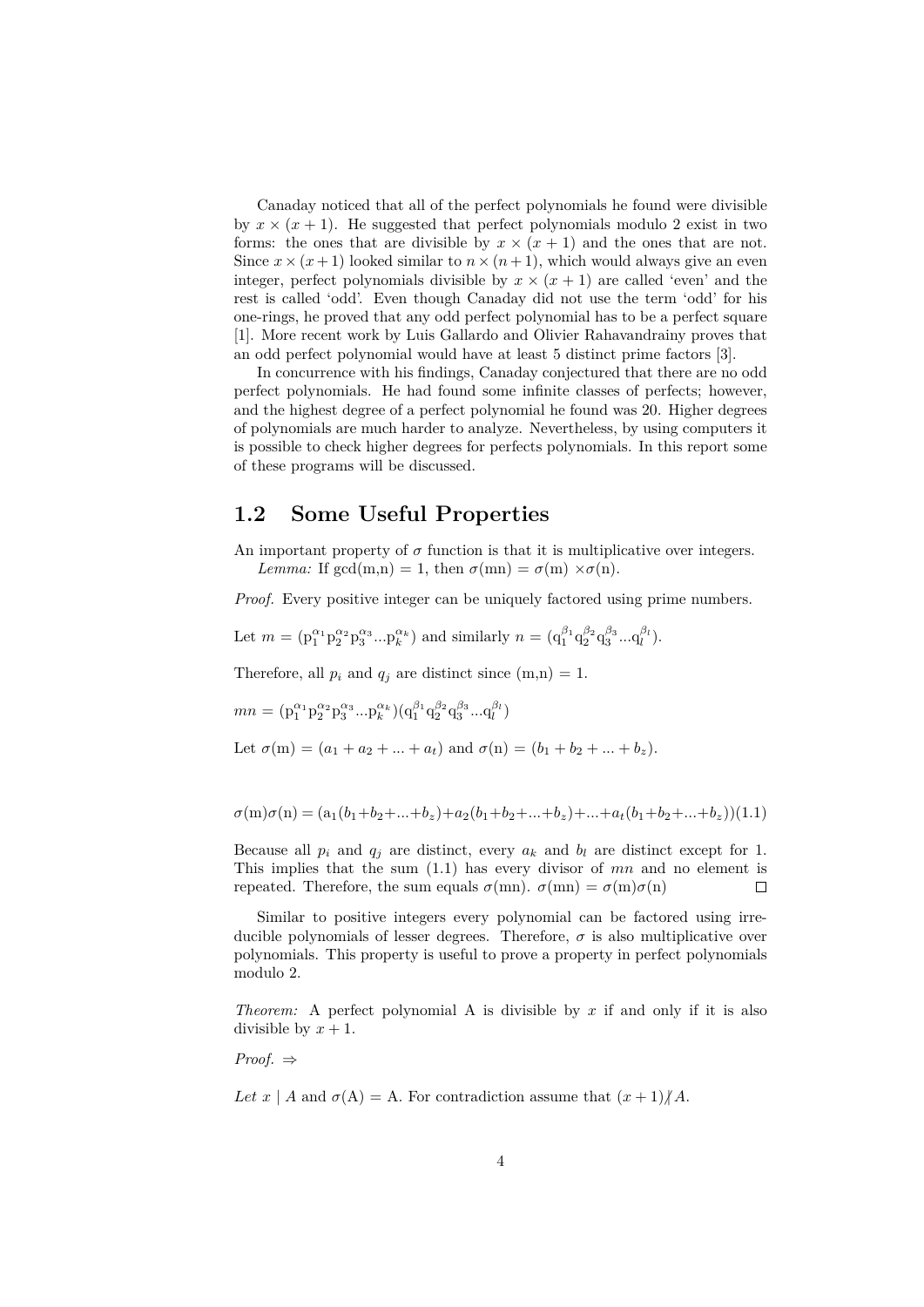Let  $A = (x^{\alpha})\Pi(P_i^{\beta_i}),$ 

Then 
$$
\sigma(A) = (x^{\alpha} + x^{\alpha-1} + ... + x + 1)\Pi(P_i^{\beta_i} + P_i^{\beta_i-1} + ... + P_i + 1) = A
$$

 $(x+1)$   $P_i$  and  $x \nvert P_i$  which imply  $P_i(0) = P_i(1) = 1$ . because of the Remainder Theorem in polynomials and we are using modulo 2. Notice that any complete polynomial with an odd degree is divisible by  $(x + 1)$ .

For example, let  $Q = (x^{2n+1} + x^{2n} + ... + x + 1)$ , then  $Q = (x + 1)(x^{2n} + ... + x^{2n})$  $x^{2n-2} + x^{2n-4}$  *...* +  $x^2$  + 1)

Therefore,  $\alpha$  and all  $\beta_i$  have to be even.

We know  $A = (x^{\alpha} + x^{\alpha-1} + ... + x + 1) \Pi (P_i^{\beta_i} + P_i^{\beta_i-1} + ... + P_i + 1)$ 

Clearly,  $x/(x^{\alpha} + x^{\alpha-1} + ... + x + 1)$ .

Since  $\beta_i$  is even  $(P_i^{\beta_i} + P_i^{\beta_i-1} + ... + P_i + 1)(0) = (1 + 1 + 1 + ... + 1)$  where there are an odd number of 1's. Hence,  $(P_i^{\beta_i} + P_i^{\beta_i-1} + ... + P_i + 1)(0) = 1$ .

Thus, *x* does not divide either  $(x^{\alpha}+x^{\alpha-1}+\ldots+x+1)$  or  $(P_i^{\beta_i}+P_i^{\beta_i-1}+\ldots+P_i+1)$ .

This implies  $x/A$  which is an obvious contradiction to what we were given.

Therefore, if A is perfect and  $x \mid A$ , then  $(x+1) \mid A$ .

$$
\Leftarrow
$$

Similarly, let  $(x+1) | A$  and  $\sigma(A) = A$ . For contradiction assume that  $x \nmid A$ .

Let  $A = (x+1)^{\alpha} \Pi(P_i^{\beta_i}),$ 

Then  $\sigma(A) = ((x+1)^{\alpha} + (x+1)^{\alpha-1} + ... + (x+1)+1)\Pi(P_i^{\beta_i} + P_i^{\beta_i-1} + ... + P_i + 1) =$ *A*. Also,  $P_i(0) = P_i(1) = 1$ .

*α* and all  $β<sub>i</sub>$  have to be even because otherwise  $((x + 1)α + (x + 1)α<sup>-1</sup> + ... +$  $(x+1) + 1(0) = 0$  and  $((P_i^{\beta_i} + P_i^{\beta_i-1} + ... + P_i + 1))(0) = 0.$ 

However, when  $\alpha$  and all  $\beta_i$  are even both  $((x+1)^{\alpha}+(x+1)^{\alpha-1}+\ldots+(x+1)+1)(1)$ and  $((P_i^{\beta_i} + P_i^{\beta_i-1} + ... + P_i + 1))(1)$  equal 1.

This implies  $(x + 1)/A$  which is a similar contradiction.

Hence, if A is perfect and  $(x+1) | A$ , then  $x | A$ .

Therefore, a perfect polynomial A is divisible by x if and only if it is also divisible by x+1.  $\Box$ 

This proves that perfect polynomials modulo 2 can be separated into even and odd perfect polynomials.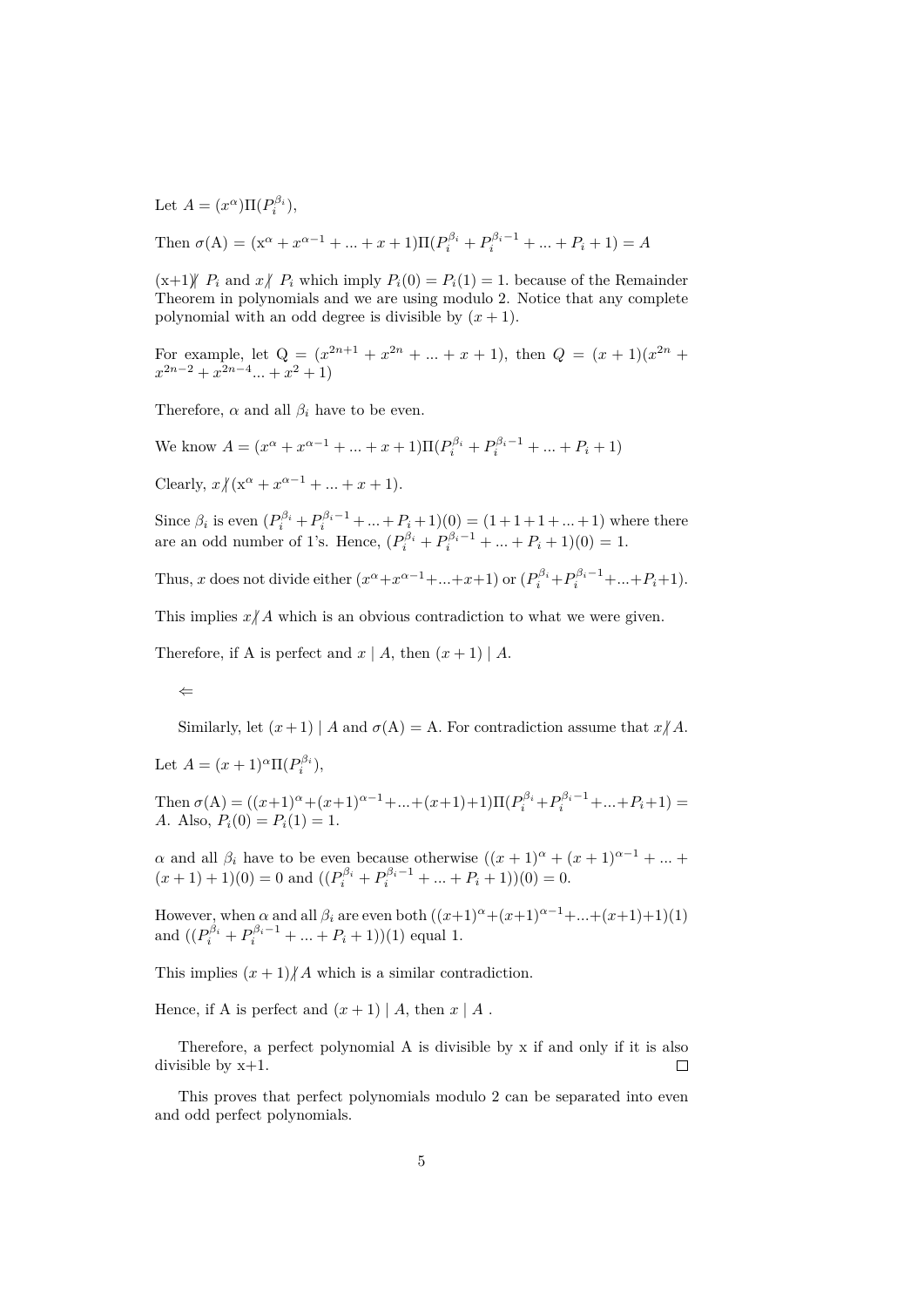### **Chapter 2**

## **The Programs**

The main focus of this Richter 2014 project was to write a computer program capable of finding perfect polynomials modulo 2. System for Algebra and Geometry (Sage) was used to code the programs. Sage is free, mathematically inclined and uses Python, which is very easy to learn, to code. Sage offered a very easy solution. By running  $R \ll x$  = IntegerModRing(2) as the initial line of every workpage created on Sage, it was possible to use 'x' as a variable which created polynomials modulo 2 instead of recognizing 'x' as a symbol.

The initial aim for the project was to write a program to calculate the sum of the divisors of a polynomial. Then, it progressed into implementing a recursive algorithm for a more sophisticated way of searching. The last aim was to maximize the efficiency of the specialized programs for even and odd perfect polynomials.

#### **2.1 Earlier Versions**

#### **2.1.1 A Program for Finding the Sum of Divisors**

Using the multiplicative property of  $\sigma$  and checking the sum of divisors of each factor seemed to be much more effective than trying to find all the divisors of the initial polynomial and add them up. Therefore, two helper functions were developed named *sigma*1 and *sigma*2. *sigma*2 simply loops through every factor and adds them up whereas *sigma*1 uses a property that comes from calculus. If we let a factor of the main polynomial be  $P^{\alpha},$ then  $\sigma(P^{\alpha}) = (P^{\alpha} + P^{\alpha-1} + ... + P + 1) = \frac{P^{\alpha+1}-1}{P-1}$ . As seen in Figure 2.1, input

'x' is the factor and 'y' is its respective power.

```
def sigmal(x, y):
    return (x^{(y+1)-1)/(x-1)}def sigma2(x, y):
    sum = 0for pow in range(0, y+1):
        sum = sum + (x^n pow)return sum
```
Figure 2.1: Functions *sigma*1 and *sigma*2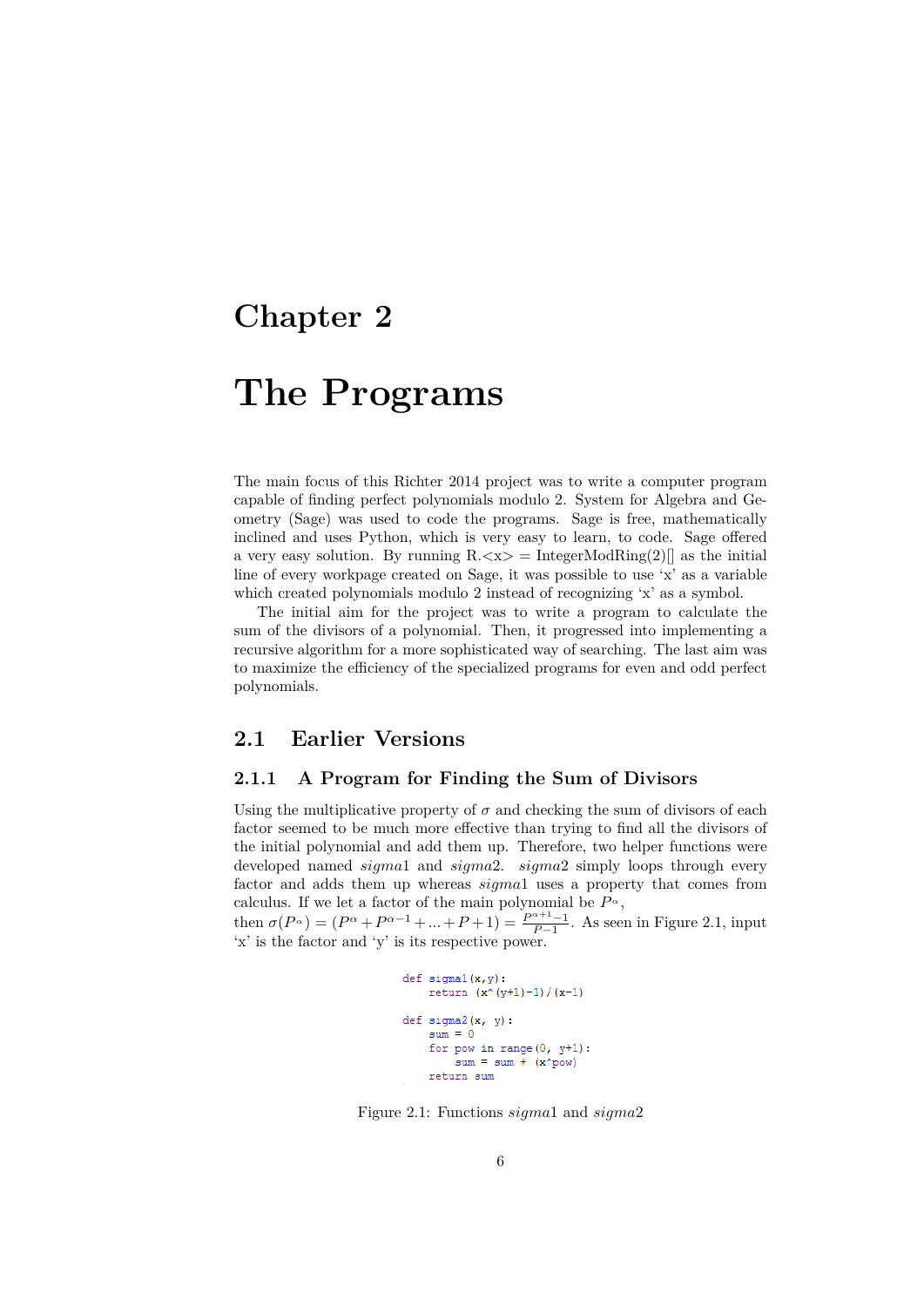The results from calculating  $\sigma$  for each factor need to be multiplied to find the sum of divisors of the main polynomial. *sumDivs*(p) function uses *sigma*1 and *sigma*2 to do this.

```
def sumDivs3(p):
    if p == 0:
        return infinity
    else:
        F = p. factor()
        sum = 1for t in range (0, len(F)):
            if F[t][1] >= K:sum = sum * sigmal(F[t][0], F[t][1])else:
                sum = sum * sigma2(F[t][0], F[t][1])return sum
```
Figure 2.2: Function sumDivs3(p) uses  $sigma1$  and  $sigma2$  to calculate  $\sigma(p)$ 

As we walk through the steps in the program, first the program checks if the polynomials is congruent to 0 or not. (This step was later omitted by the next generation of *sumDivs*() programs.) Then, it factors the polynomial and runs *sigma*1 or *sigma*2 for each factor according to 'K'. The 'K' is just a limiting point based on the power of a factor. The initial hypothesis was that after a certain point running *sigma*1 would be faster as the division in the formula would be easier than running *sigma*2. Then, all the results from the helper functions are multiplied to give the correct result for  $\sigma(p)$ . Some examples are on Figure 2.3.

```
sumDivs3(x^3 + x^2 + 1)x^3 + x^2sumDivs3(x^3 + x^2)x^3 + x^2 + xsumDivs3(x^3 + x^2 + x)x^3 + xsumDivs3(x^3 + x)x^3 + 1sumDivs3(x^3 + 1)x^3 + x^2
```
Figure 2.3: Some Examples of *sumDivs*3(p) Calculations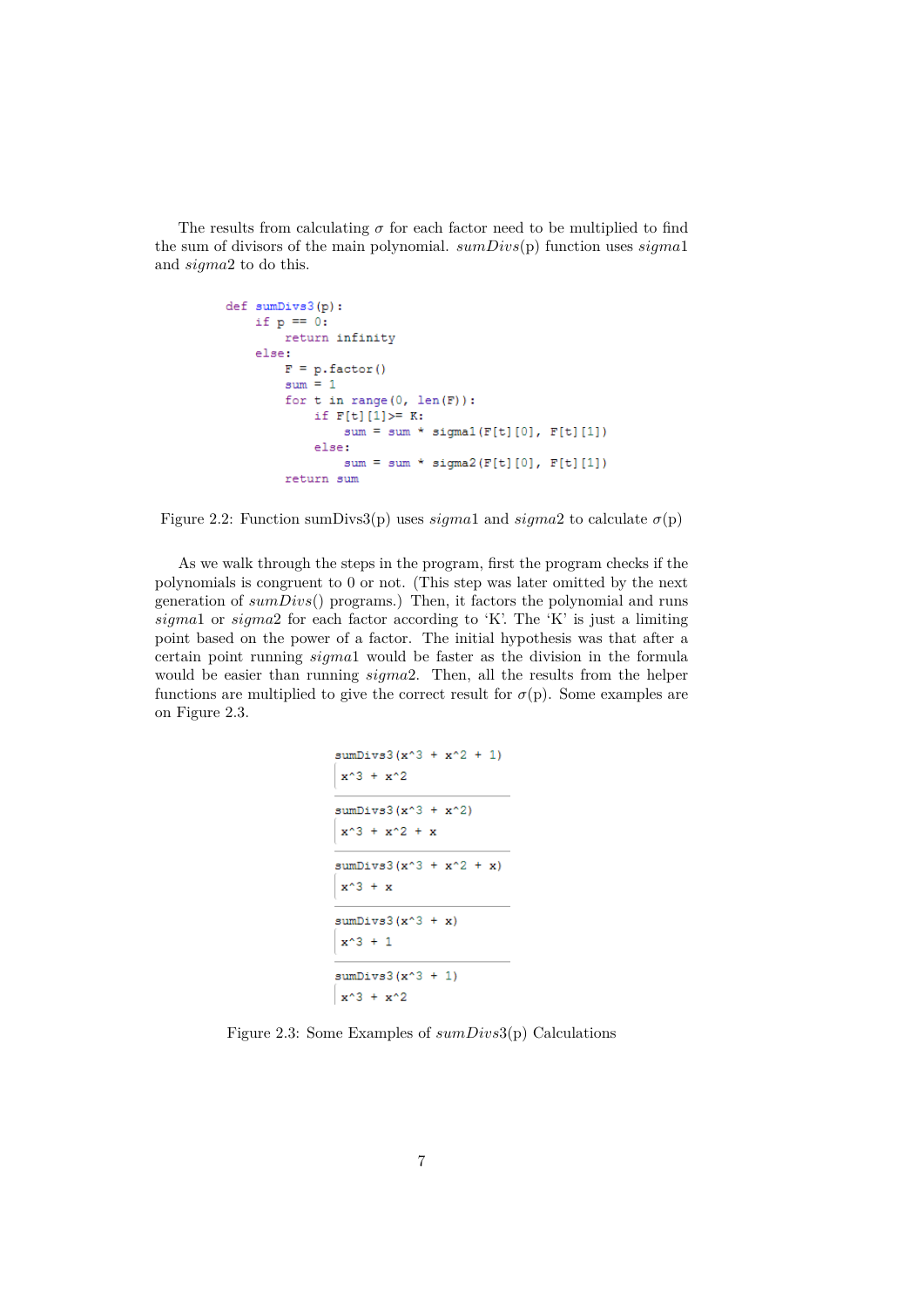#### **2.1.2 A program for generating polynomials**

In the beginning of the project it was important to be able to generate polynomials mod 2 to run *sumDivs*3() on them. The author's initial misconception was that we had to check every polynomial up to a certain degree with *sumDivs*3() to check if it was perfect. Checking every polynomial up to a certain degree would be accurate but also inefficient. The author had already written a program to generate polynomials. A more efficient algorithm was used later.

```
def polyGen(maxDeg):
    for t in range(1, 2^{\wedge}(maxDeg+1)):
        t = Integer(t)list = t.digits(base=2)sum = 0for z in range (0, len(list)):
           sum = sum + list[z] * (x^2)print sum
```
Figure 2.4: *polyGen*(*M axDeg*) Creates Polynomials

In Figure 2.4, it shows that the polynomials are created by converting the base to 2 and regarding the number as a list if 1's and 0's which correspond to the coefficients of the polynomial. Therefore  $2^{MaxDeg+1}$  - 1 would have MaxDeg + 1 number of 1's representing the coefficients from 1 to  $x^{MaxDeg}$ . In Python, every *for* loop starts from the initial number and ends right before it hits the final number entered in parentheses. Therefore, setting the loop from 1 to  $2^{MaxDeg+1}$  makes sure that we produce every polynomials with maximum degree of *M axDeg*. Changing the final statement from *print* to *return* or calculating *sumDivs*() within the generator program ensures that the output created is not an expression but an operable polynomial with one variable.

```
polyGen(2)
\mathbf{1}\mathbf xx + 1x^2x^2 + 1x^2 + x
```
Figure 2.5: Examples of Polynomials Created by *polyGen*(*M axDeg*)

Figure 2.5 shows that the program works well and creates the polynomials.

#### **2.1.3 Main Finding Algorithm**

Even though creating polynomials up to a certain degree and checking each of them for the possibility of being perfect would be an accurate solution to the problem, it is very inefficient and it requires too many computations for higher degrees. Thankfully, there is a much more sophisticated algorithm created by Dr. Paul Pollack, who is an Assistant Professor in the Mathematics Department at the University of Georgia. The algorithm moves the focus from finding perfects to finding *primitive perfects* shortening the number of calculations.

Let A be *primitive perfect* if  $\sigma(A) = A$  and A cannot be written as a product of co-prime polynomials BC where both B and C are also perfect. Let  $A = B \times C$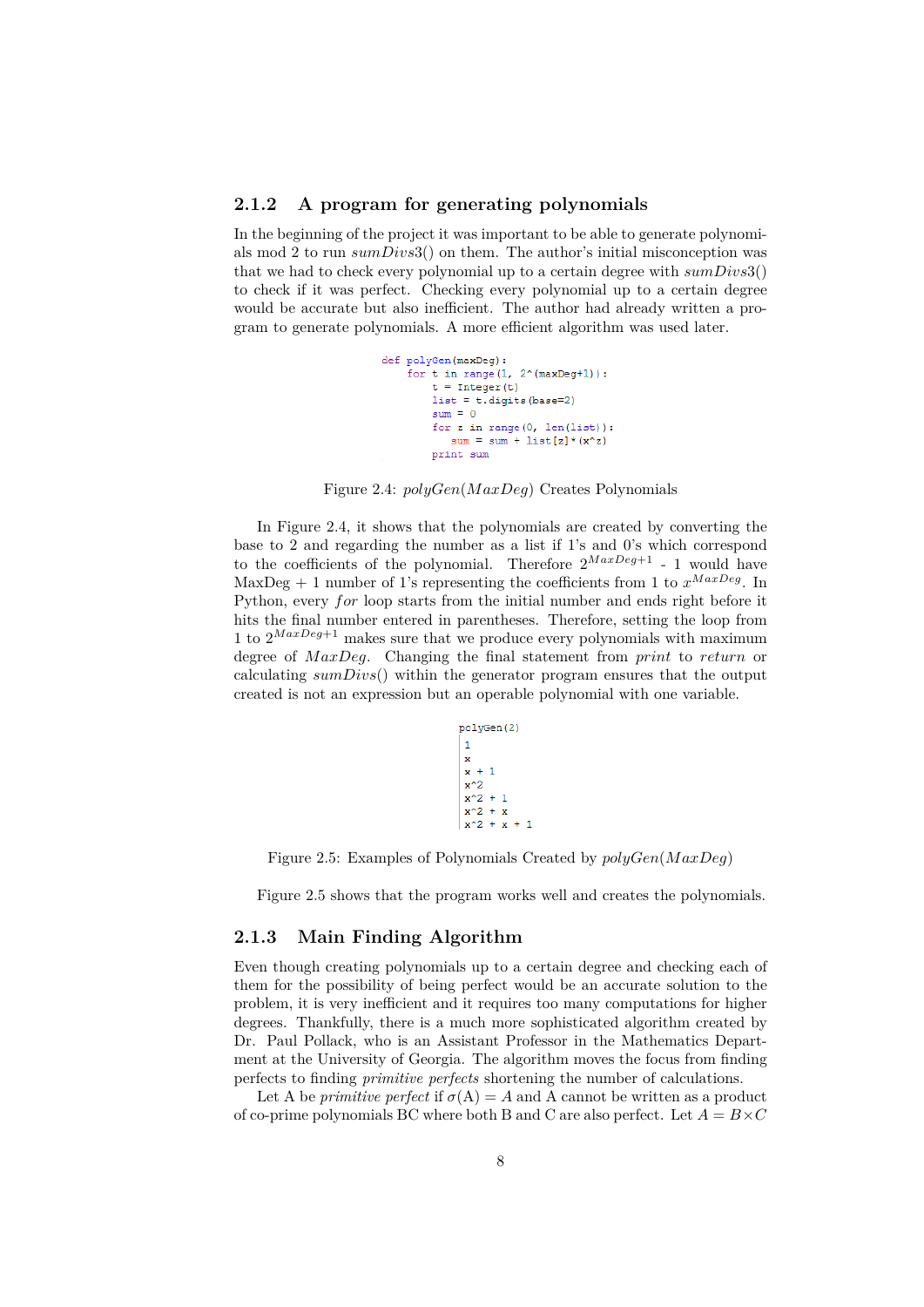a non primitive perfect polynomial whereas B and C are primitive. Start the process with checking if  $\sigma(B) = B$ . If it is, then B is perfect and we can output it. If not, we calculate D where  $D = ((\sigma(B)) / (\text{gcd}(B, \sigma B)))$ . It's clear that  $D \mid C$ . Therefore, if  $gcd(B, D) > 1$ , then  $gcd(B, C) > 1$  which means B and C are not co-prime, a contradiction to what we started with. Hence, we stop. If B and D have no common factor, then we let P be the greatest factor of D and restart the algorithm taking  $BP, BP^2, BP^3, ..., BP^k$  where degree of  $BP^k < K$ . K is only a defined maximum degree. Therefore, this algorithm creates a recursive tree-like process looking for primitive perfects.

```
def primPerf(B):
    if B == sumDivs3(B):
        return B
    else:
        D = (sumDivs3(B)/gcd(B, sumDivs3(B)))if gcd(D, B) != 1:
            return False
        else:
            F = D, factor()
             P = F[len(F)-1][0]<sup>*</sup>F[len(F)-1][1]check = False\mathbf{R} = 1while (B*(P^*K)). degree () <= 20:
                 check = primeF (B* (P^K))
                 if check == False:
                     K = K + 1else:
                     return primPerf((B*(P^K)))
                     break
```
Figure 2.6: primPerf(B) is the Initial Program Written for This Algorithm

 $primPerf(B)$  basically does exactly what the algorithm says. It checks if B is perfect. If not, it calculates D and  $gcd(B, D)$  and according to the result it finds P and restarts the algorithm up to degree 20. One of the biggest problems with this program was that after it found a perfect polynomial it did not stop. Therefore, the "false check" system was introduced. In the cases where the algorithm is supposed to stop and not return any output it returns *false*. Also, the *break* statement in the second part of the *while* loop stops the loop if it found a perfect. There were cases where  $primPerf(B)$  returned nothing. Therefore, it was necessary to check the *type* of the output when a finder program was being run to print out all the results from  $primPerf(B)$ . Therefore, only the outputs who had the same type as *x* where printed and the program worked without a problem to find perfects.

```
primPerf(x).factor()
x * (x + 1)primPerf(x^2).factor()
(x + 1) * x^2 * (x^2 + x + 1)primPerf((x^2 + x + 1)^2) . factor()(x + 1) * x^2 * (x^2 + x + 1)^2 * (x^4 + x + 1)
```
Figure 2.7: Some Results of  $primPerf(B)$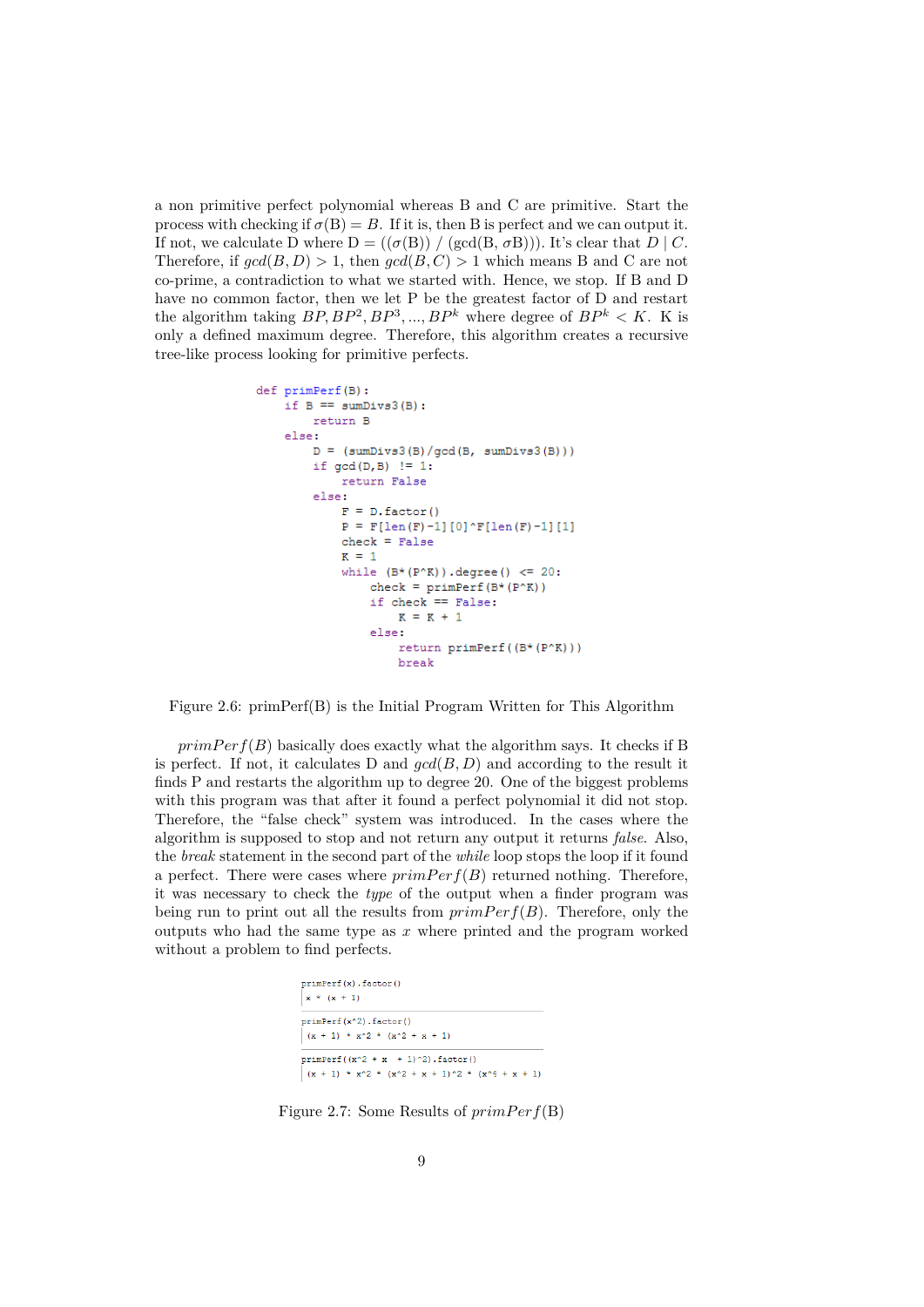As you can see from Figure 2.7,  $primPerf(B)$  finds a perfect polynomial and stops. The results presented here are already known perfects from Canaday's list. The results respectively are a member of the infinite class,  $2^{th}$  item and  $4^{th}$ item on Figure 1.1. Another curious point is that the input of the calculations was present as a factor of the polynomial. This is due to the calculations of P within the algorithm.

#### **2.2 Improvements**

#### **2.2.1 Speed**

When  $primPerf(B)$  was first working on polynomials with higher degrees than 20 such as taking *x* <sup>30</sup> as input and 200 as the limiting maximum degree, it was slow. It took 21 minutes to run  $primPerf(x^{30})$  -and find no perfects of course-. Then, with Dr. Enrique Treviño's suggestion dynamic programming methods were implemented within the function. Dynamic programming is simply a trade off between memory and speed. Although it might be different and perhaps harder to do it with other software, Sage offered a very user friendly approach to dynamic programming. It has a built-in *cache* system which does exactly as needed. By adding the line "@CachedFunction" right under the definition line, the program starts saving a previously calculated input's result. In recursive functions this can immensely increase the speed. Figure 2.8 shows this.



Figure 2.8: Increasing Speed by Saving Previous Calculations

It is mandatory to note here that this was the first time  $primPerf(x^{30})$  was calculated after "@CachedFunction" was added because after the saving starts the results of the previously run inputs would be instantenous. Therefore, it is very important to clear the caches after changing the maximum degrees and before starting to run the program as otherwise the data is unreliable.

Another improvement on the speed was to increase the efficiency of *sumDivs*3(p). The original aim was to determine the cut off degree for power where *sigma*2 becomes faster than *sigma*1. However, the results of the tests showed that Sage is well equipped for doing high degree polynomial divisions and *sigma*1 was faster than *sigma*2 % 99 of the time when polynomials up to degree 100 were tested. The calculations which *sigma*2 completed faster showed no pattern or consistency. In each trial the polynomial that was calculated faster with *sigma*2 was different. Hence, in *sumDivs*4(p) only *sigma*1 was used. Currently these implementations prove sufficient for higher degree research; however, further improvements might be possible and required in the future.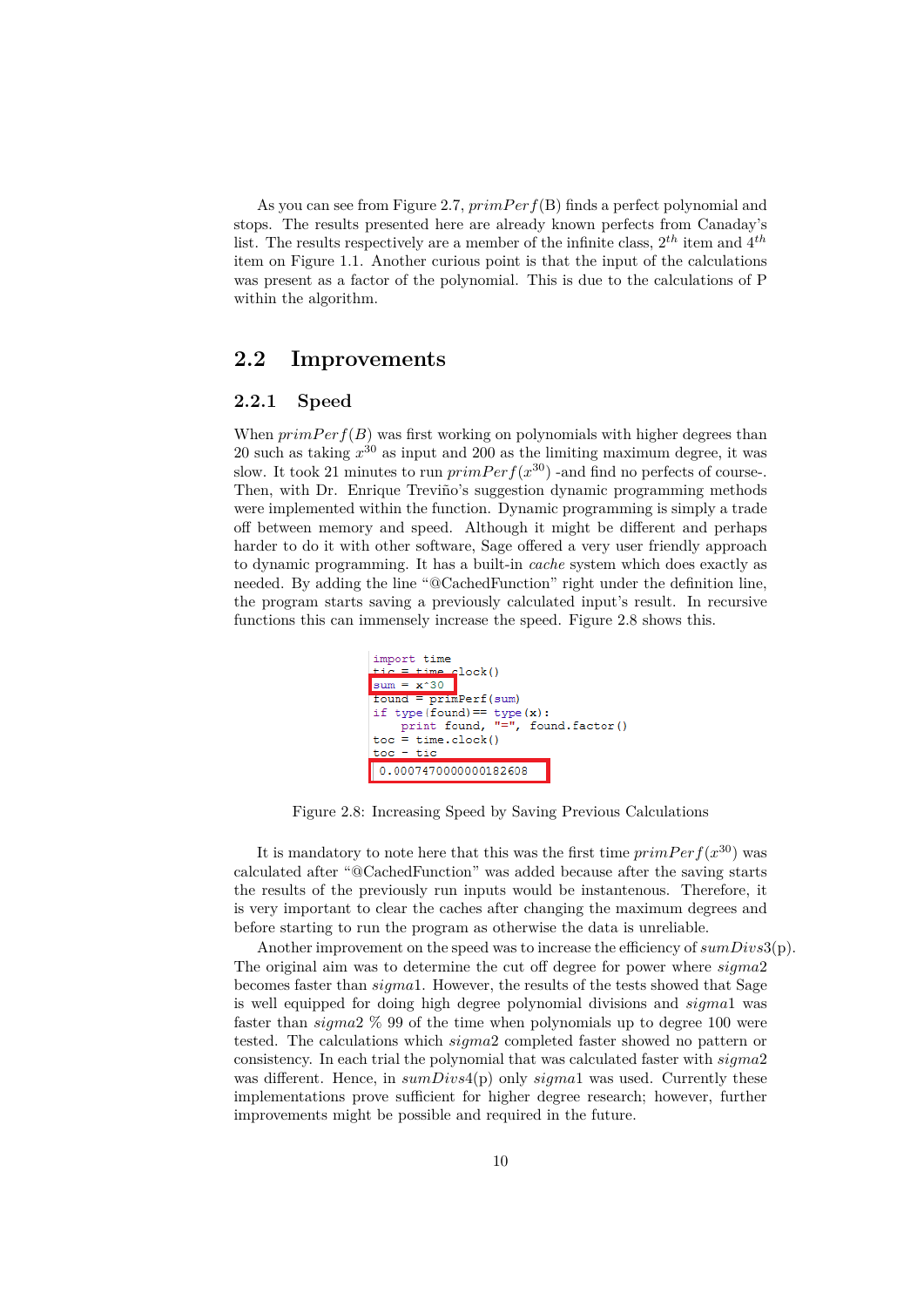#### **2.2.2 More Specific Functions**

Because of the structural differences between even and odd perfect polynomials, it was logical to further improve the original  $primPerf(B)$  function into  $evenPerf(B)$  and  $oddPerf(B)$  functions.

```
@CachedFunction
def evenPerf(B):
    if B == sumDivs4(B):
       print B.factor()
        print B.degree()
       print ""
    else:
        D = (sumDivs4(B)/gcd(B, sumDivs4(B)))if gcd(D, B) != 1:
           return False
        else:
            F = D. factor()
            P = F[len(F)-1][0]check = FalseR = 1while (B*(P^*K)). degree () <= 200:
                check = evenPerf(B*(P(K)))
                if check == False:
                    K = K + 1else:
                    if type(check) == type(x):
                        if check == sumDivs4(check):
                            print B.factor()
                             print B.degree()
                            print ""
                    K = K + 1
```
Figure 2.9:  $evenPerf(B)$  Function

The  $evenPerf(B)$  function specializes in finding even perfect polynomials. It takes seed polynomials in the form  $x^1$ ,  $x^2$ ,  $x^4$ ,  $x^6$  and  $x^{2n-1}$  and checks every resulting polynomial in the tree-like structure of the algorithm. Since the divisibility by x and  $(x+1)$  are together the program also finds the polynomials divisible by  $(x + 1)$ . Considering the infinite class of perfect polynomials the maximum degree has to be less than or equal to double the degree of the input. Another important point in this polynomial is that it does not stop once it finds perfect with the given seed polynomial. It goes up to checking the maximum degree with every seed. Therefore, it finds every perfect polynomial that the seed or P, the biggest factor of D which is calculated based on the seed polynomial, is associated with. This is because it is known since Canaday that some certain even perfect polynomials have the same factors. The inhibition of termination is done by increasing the power even if a perfect is found. In this system the perfects are printed instead of returned to the previous branch of the algorithm so that multiple outputs are produced.

On the other hand,  $oddPerf(B)$  function is designed to stop once it finds anything. This is because it is believed that there are no odd perfect polynomials at all. If even one of them is found, that would mean that Canaday's conjecture is proven wrong with a counter example. In such a case the problem would be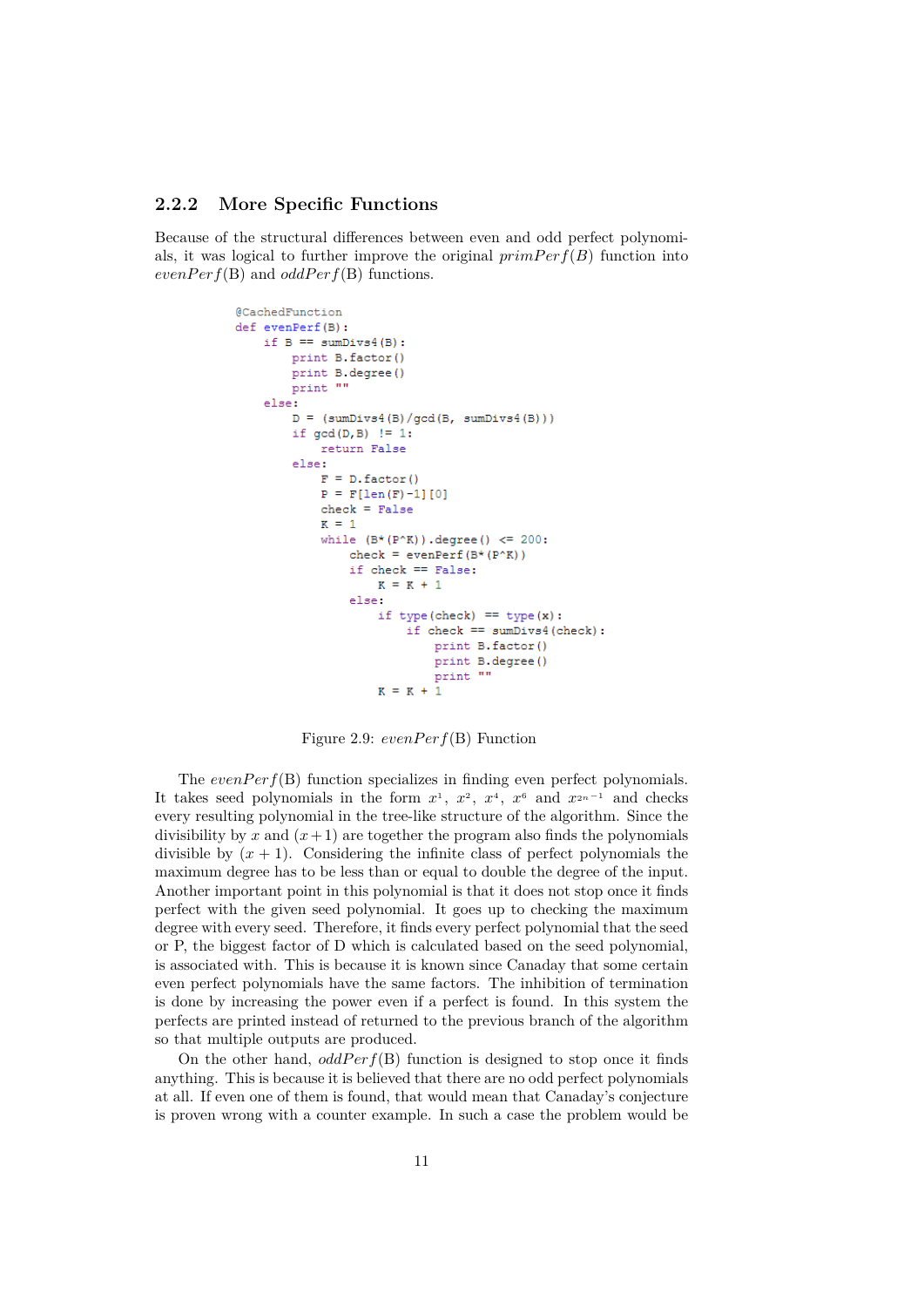solved and perhaps the programs would be modified for further research.

```
@CachedFunction
def oddPerf(B):
    if B == sumDivs4(B):
        return B
    else:
        D = (sumDivs4(B)/gcd(B, sumDivs4(B)))if gcd(D, B) != 1:
            return False
        else:
            F = D. factor()
            P = F[len(F)-1][0]P = P^2check = FalseR = 1while (B*(P^*K)). degree() <= 200:
                check = odderf(B*(P^*K))if check == False:
                    K = K + 1else:
                    return oddPerf((B*(P^K)))
                    break
```
Figure 2.10:  $oddPerf(B)$  Function

 $\bar{f}$ 

As seen on Figure 2.10, the P value is squared. This is because it is known that an odd perfect polynomial has to be a perfect square. Even the initial finder program that creates polynomials and then calls  $oddPerf(B)$  squares the polynomials before running. Also, it is hard to miss that *oddP erf*(B) is designed to terminate once it finds anything very similar to its ancestor  $primPerf(B)$ .

```
@CachedFunction
def oddFinder(maxDeg):
   for t in range (1, 2^{\wedge} (maxDeg)-1):
        t = Integer(t)list = t.digits(base=2)sum = 1for z in range(0, len(list)):
           sum = sum + list[z] * (x^(z+1))if gcd(sum, (x+1)) == 1:
            B = sum^2found = oddPerf(B)if type (found) == type(x):
                print found
                print ""
   print "I'm done!"
```
Figure 2.11: *oddFinder*() Function that Calls *oddPerf*(B)

This is the *oddFinder*() function that creates the polynomials to put in *oddPer*  $f(B)$ . It is noticeable that first the polynomial's divisibility by  $x \times (x+1)$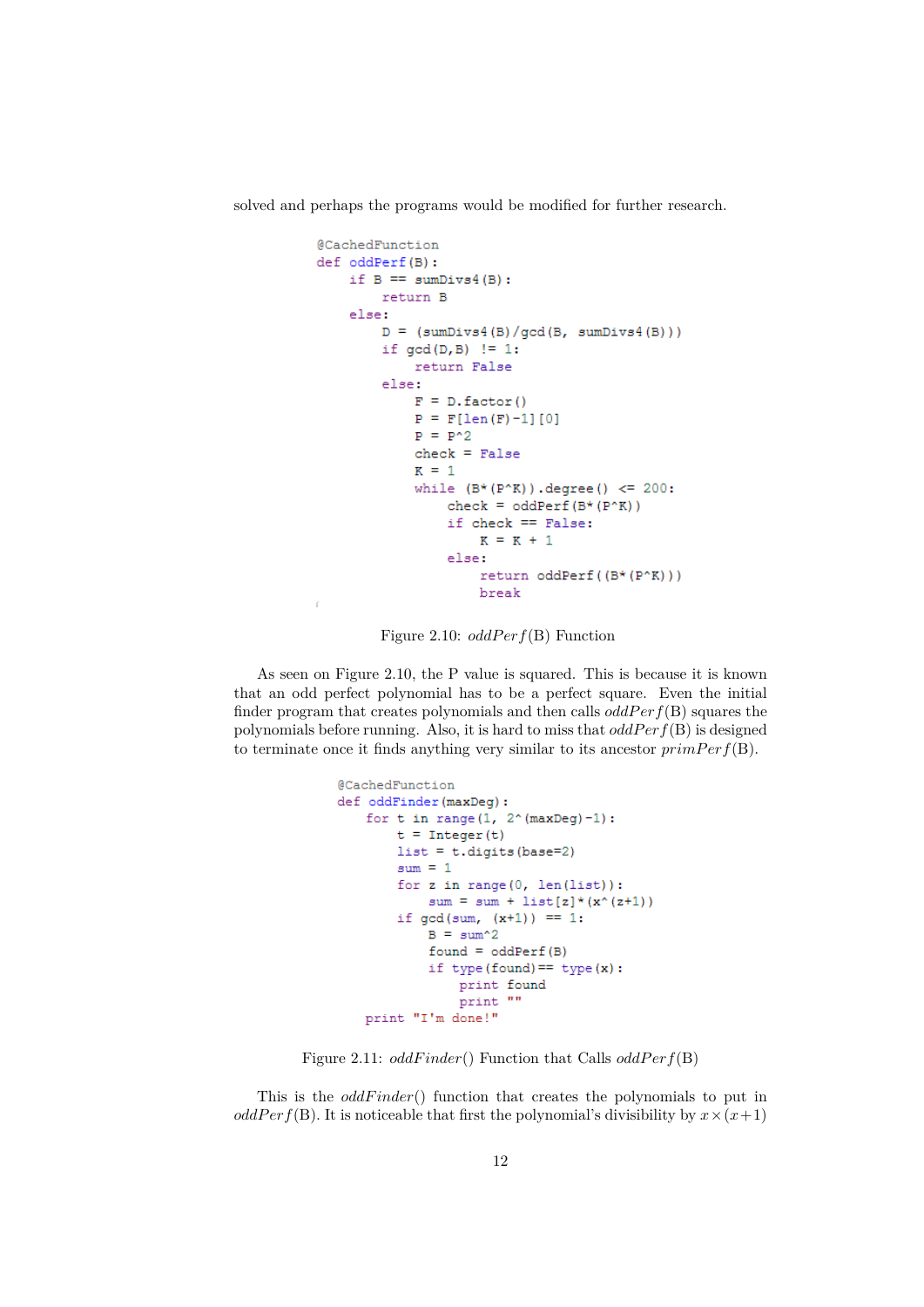is checked and then it is squared before  $oddPerf(B)$  is used. Since it is also known that odd perfect polynomials have at least 5 distinct factors. Once the program uses  $oddPerf(B)$  on polynomials up to a certain degree k, it is capable of checking all the possible odd perfects up to degree 10*k*. Therefore, if the maximum limiting degree within  $oddPerf(B)$  is 200, then only polynomials with degree up to 20 must be used as B.

#### **2.3 Results**

$$
x \times (x + 1)^2 \times (x^2 + x + 1)
$$
  
\n
$$
x \times (x + 1)^2 \times (x^2 + x + 1)^2 \times (x^4 + x + 1)
$$
  
\n
$$
(x + 1) \times x^2 \times (x^2 + x + 1)
$$
  
\n
$$
(x + 1) \times x^2 \times (x^2 + x + 1)^2 \times (x^4 + x + 1)
$$
  
\n
$$
x^3 \times (x + 1)^4 \times (x^4 + x^3 + 1)
$$
  
\n
$$
x^3 \times (x + 1)^6 \times (x^3 + x + 1) \times (x^3 + x^2 + 1)
$$
  
\n
$$
(x + 1)^3 \times x^4 \times (x^4 + x^3 + x^2 + x + 1)
$$
  
\n
$$
x^4 \times (x + 1)^4 \times (x^4 + x^3 + 1) \times (x^4 + x^3 + x^2 + x + 1)
$$
  
\n
$$
x^4 \times (x + 1)^6 \times (x^3 + x + 1) \times (x^3 + x^2 + 1) \times (x^4 + x^3 + x^2 + x + 1)
$$
  
\n
$$
(x + 1)^3 \times x^6 \times (x^3 + x + 1) \times (x^3 + x^2 + 1)
$$
  
\n
$$
(x + 1)^4 \times x^6 \times (x^3 + x + 1) \times (x^3 + x^2 + 1) \times (x^4 + x^3 + 1)
$$
  
\n
$$
x \times (x + 1)
$$
  
\n
$$
x^3 \times (x + 1)^3
$$
  
\n
$$
x^7 \times (x + 1)^7
$$
  
\n
$$
x^{15} \times (x + 1)^{15}
$$
  
\n
$$
x^{31} \times (x + 1)^{31}
$$
  
\n
$$
x^{63} \times (x + 1)^{63}
$$

Figure 2.12: Results up to Degree 200

Figure 2.12 shows the results of the programs up to degree 200. The initial data comes from  $primPerf(B)$  but  $oddPerf(B)$  and  $evenPerf(B)$  programs confirmed the results as well. The first 11 polynomials on Figure 2.12 are the exact ones from Figure 1.1. The last six are members of the infinite class of perfect polynomials modulo 2. Therefore, Canaday is absolutely correct, at least up to degree 200 polynomials. Not only there is no odd perfect polynomials but Canaday also found all the possible even perfect polynomials as well. This brings the question whether there are any other perfect polynomials at all. It is definitely a question for further research where higher degrees of polynomials should be checked.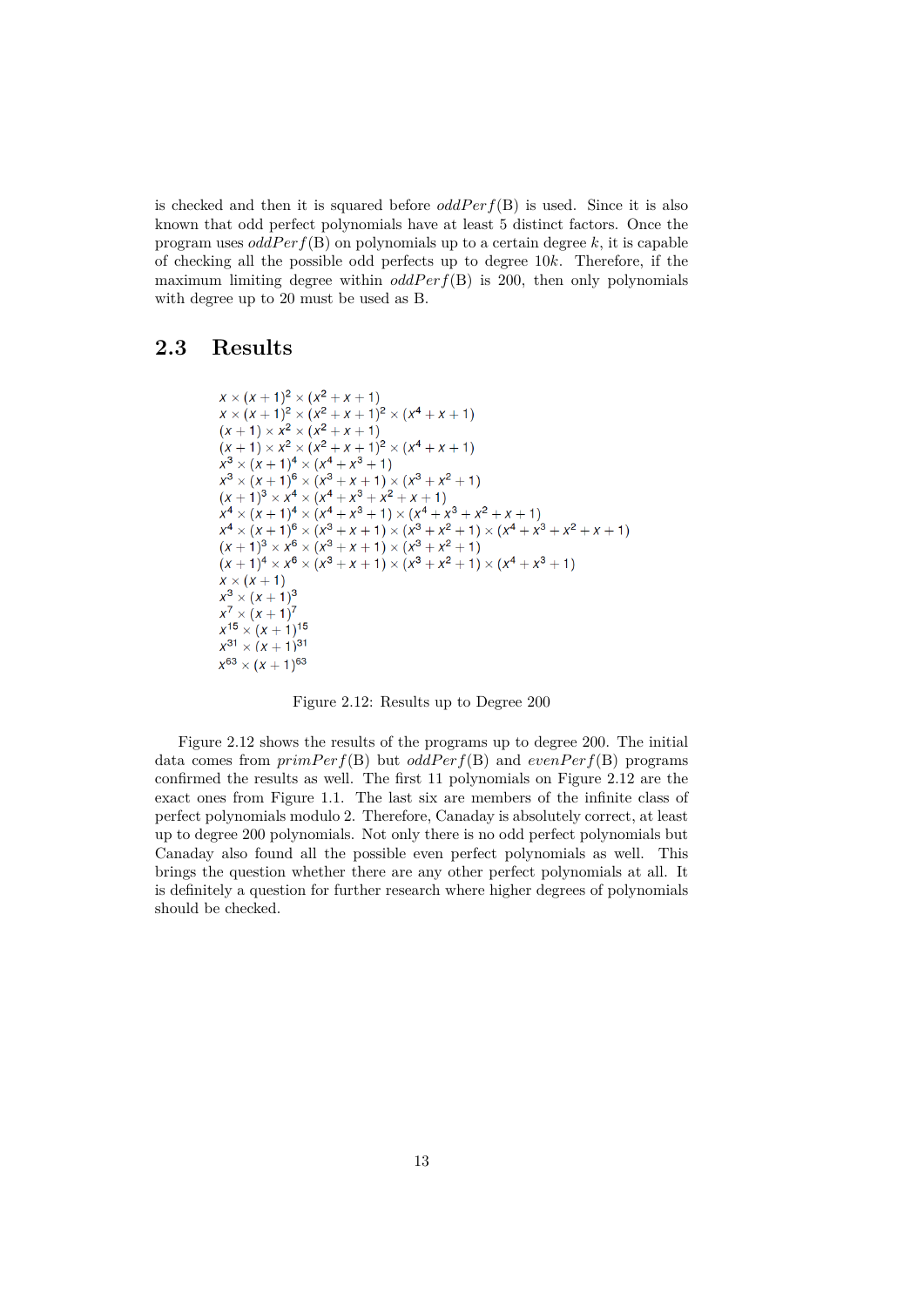# **Chapter 3**

## **Reflections**

One word to describe my summer for Richter 2014 would be amazing. Prior to this year and the Math 230 class with Dr. Treviño, I had never even thought about majoring Mathematics. I had only taken the class because understanding the basics of proofs sounded essential for any science. Now, I might even consider a post-graduate degree in Math because it was nothing but fun so far.

I had always enjoyed facing new problems and trying to solve them as long as they were not major life crises. This research project proved to be exactly what I needed to accelerate my learning experience. I have tested my limits and seen my strengths in necessary skills. For example, although coding was not something I had ever tried, I realized I can teach myself a lot to be able to code the programs I presented in this paper. Initially, Sage regarded *x* as an expression; therefore, the polynomial forms I entered into the worksheets were not mutable. Factoring was impossible. I searched for a way out and found out that Sage is even capable of creating the polynomials in a specific mod *p* which was 2 in our case. With factoring down, it was necessary to define the *σ* function on Sage. Coding a working *sumDivs*(*p*) program took me a week. After that, I thought I was done with most of the project since I was oblivious to Dr. Pollack's algorithm. Coding Dr. Pollack's algorithm was 100 times harder than working on  $sumDivs(p)$  since it had to be a recursive program which is an area that I did not learn much in my CS 100 level class where I was learning the very basics of Python. That also was manageable after long days of staring at a computer and using trial and error method. However, I have been very sceptical over my programs doubting that they work properly. My notebook is full of monologues, debating over issues that come up during the coding process and it has pages full of possible answers to the problems which are crossed out one by one as I try each and every one of them. Terminating  $primPerf(B)$ was one of the hard problems I had to face, personally. However, in the end it worked (I think). Therefore, this summer definitely helped me to advance my research skills, coding confidence and absolutely my patience.

Also, working with Dr. Treviño on various proofs and understanding Canaday's paper was priceless. I don't think a college student gets a lot of opportunities to work one on one with a professor and ask any question. Being able to understand even only portions of Canaday's paper made me develop a keener curiosity for Mathematics. I definitely will be working on more Math problems in the future. I am grateful to everyone who made this summer possible.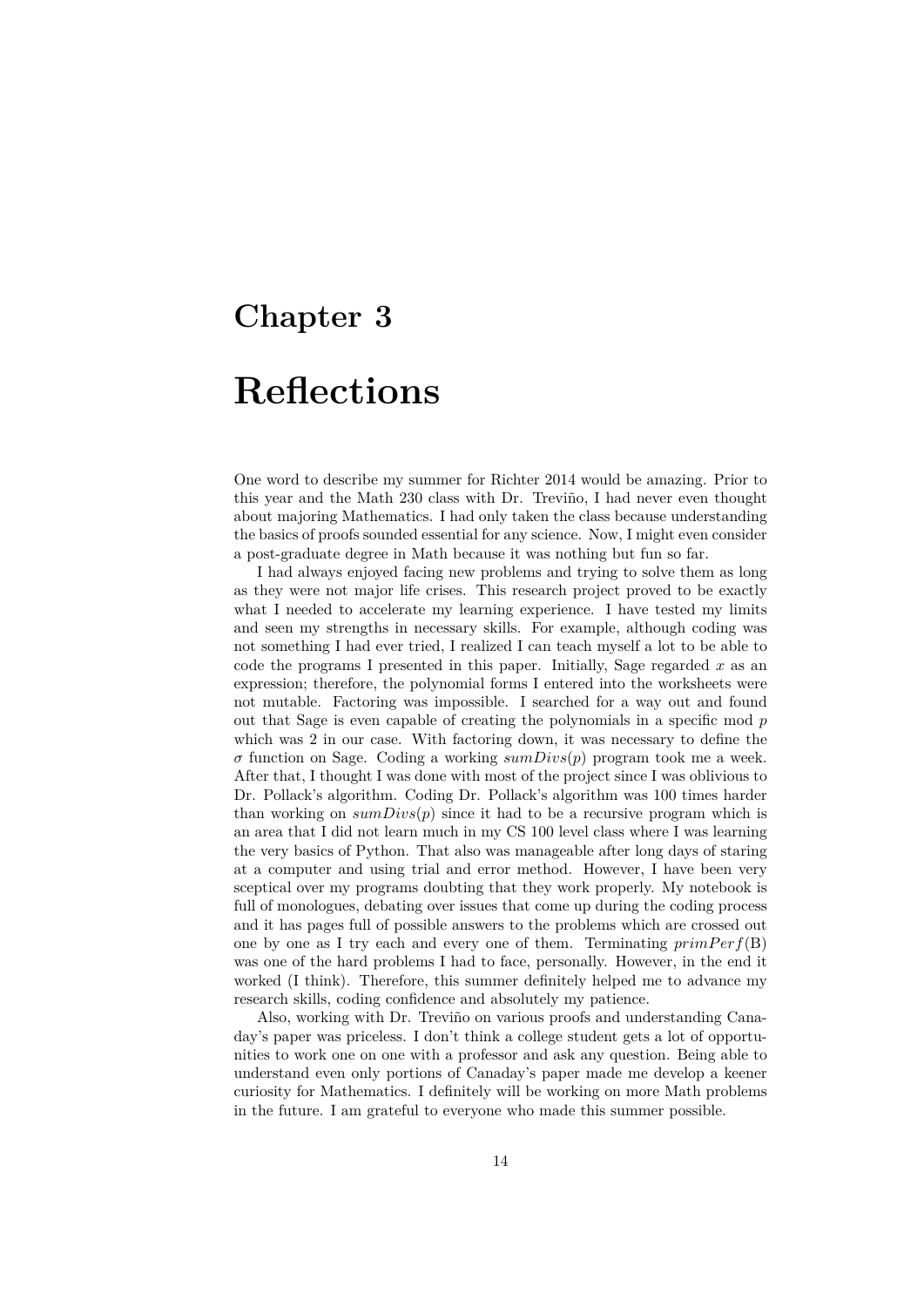# **List of Figures**

|     |                                                                                    | $\overline{\phantom{a}3}$ |
|-----|------------------------------------------------------------------------------------|---------------------------|
| 2.1 |                                                                                    | 6                         |
| 2.2 | Function sumDivs3(p) uses <i>sigmal</i> and <i>sigmal</i> to calculate $\sigma(p)$ | 7                         |
| 2.3 | Some Examples of $sumDivs3(p)$ Calculations                                        | 7                         |
| 2.4 | $polyGen(MaxDeg)$ Creates Polynomials                                              | 8                         |
| 2.5 | Examples of Polynomials Created by $polyGen(MaxDeg) \dots$ .                       | 8                         |
| 2.6 | $primPerf(B)$ is the Initial Program Written for This Algorithm.                   | 9                         |
| 2.7 |                                                                                    | 9                         |
| 2.8 | Increasing Speed by Saving Previous Calculations                                   | 10                        |
| 2.9 | $evenPerf(B)$ Function $\ldots \ldots \ldots \ldots \ldots \ldots \ldots$          | 11                        |
|     |                                                                                    | 12                        |
|     | 2.11 oddFinder() Function that Calls oddPerf(B)                                    | 12                        |
|     |                                                                                    | 13                        |
|     |                                                                                    |                           |